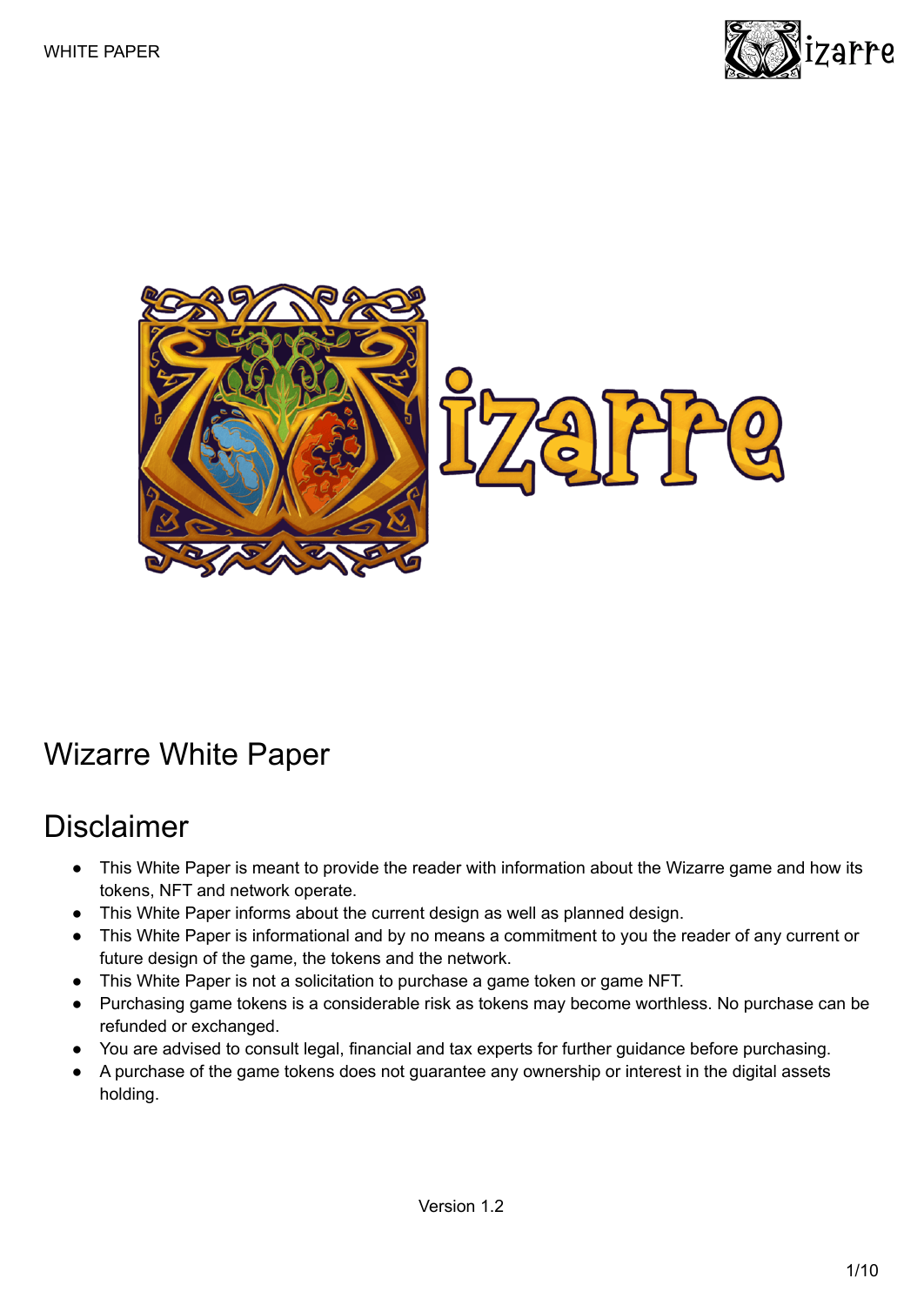# <span id="page-1-0"></span>Table of Content

| <b>Wizarre White Paper</b>          | 1                |
|-------------------------------------|------------------|
| <b>Disclaimer</b>                   | 1                |
| <b>Table of Content</b>             | $\boldsymbol{2}$ |
| <b>Introduction</b>                 | $\mathbf{3}$     |
| Free-to-play & Play-to-earn         | 4                |
| <b>Tokenomics</b>                   | 5                |
| Token                               | 5                |
| Token allocation & release schedule | $\sqrt{5}$       |
| Play-to-earn pool                   | 6                |
| Treasury                            | $\,6$            |
| Token staking                       | $\,6$            |
| Wizard (NFT)                        | $\overline{7}$   |
| Land (NFT)                          | $\overline{7}$   |
| Enhancements                        | 8                |
| Ritual of Summoning (NFT minting)   | 8                |
| Wizard Adventure (Wizard staking)   | 8                |
| Rent Lands (Land passive earning)   | 9                |
| Marketplace                         | $\boldsymbol{9}$ |
| Money circulation                   | $9\,$            |
| <b>Technology</b>                   | 10               |
| Roadmap                             | 10               |
| <b>Founders</b>                     | 10               |

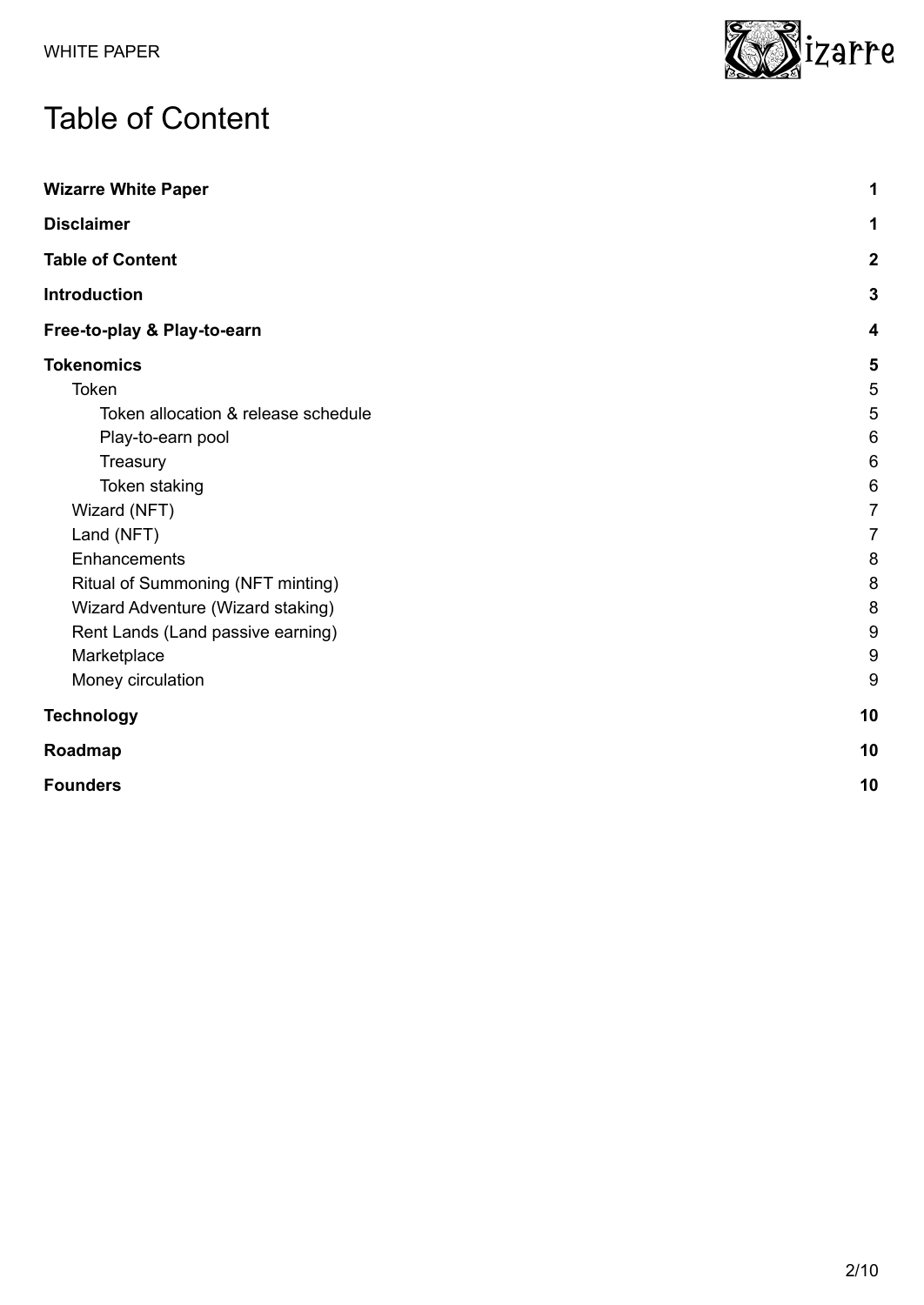

# <span id="page-2-0"></span>Introduction

**Wizarre** is a **Free-to-play** (F2P) video game using a **blockchain** ecosystem. The **Play-to-earn** (P2E) mechanic allows anyone to earn tokens by dynamic playing or making contributions to the ecosystem. By implementing **F2P** and **P2E** mechanics together, Wizarre gives players the **revolutionary opportunity** to play and make profit at the same time.

Wizarre is inspired by the popular artillery game series and a fantasy world of magical wizards. Players can use their wizards to fight against players on a 2d map, create new powerful wizards and trade them with other players. In addition, players can win loot-boxes participating in seasonal leagues. The game is designed to play on smartphones as well as computers.

Currently there are very few games using blockchain and its ecosystem on smartphones. Mobile devices are



a huge market because most of the younger generation use mostly smartphones for gaming. Playing on a smartphone is especially popular in South East Asia. Giving them the possibility to have fun and earn money at the same time while enjoying a game is the blockchain revolution.

The biggest difference between Wizarre and traditional games is a blockchain economy design which rewards players for their contribution to the ecosystem. This kind of ecosystem is revolutionary in terms of interaction between a publisher and players. Players no longer need to buy a game, nor pay directly to the publisher for "pay to win". All items bought in the game can be resold inside the game's marketplace or outside the game universe - on external NFT marketplaces. This makes players certain that these items really belong to them. It's a huge difference to their satisfaction.

Players can earn tokens by:

- Winning matches against other players
- Winning leagues and selling earned rewards
- Collecting and speculating on the price of rare Wizards and Lands
- Creating new Wizards and selling them to other players
- Staking the game token named SCRL
- Staking Wizards by "Wizard Adventure" feature
- Renting their Lands to other players

Game Ecosystem:

- Video game available to download and play on a smartphone/computer or to play in web browser
- Game currency (SCRL) deployed on smart contract
- Wizards as NFT on smart contract (BEP-20 type)
- Lands as NFT on smart contract (ERC-721 type)
- Enhancements on smart contract (ERC-1155 type)
- Web Marketplace for NFTs
- Web application made for Summoning new Wizards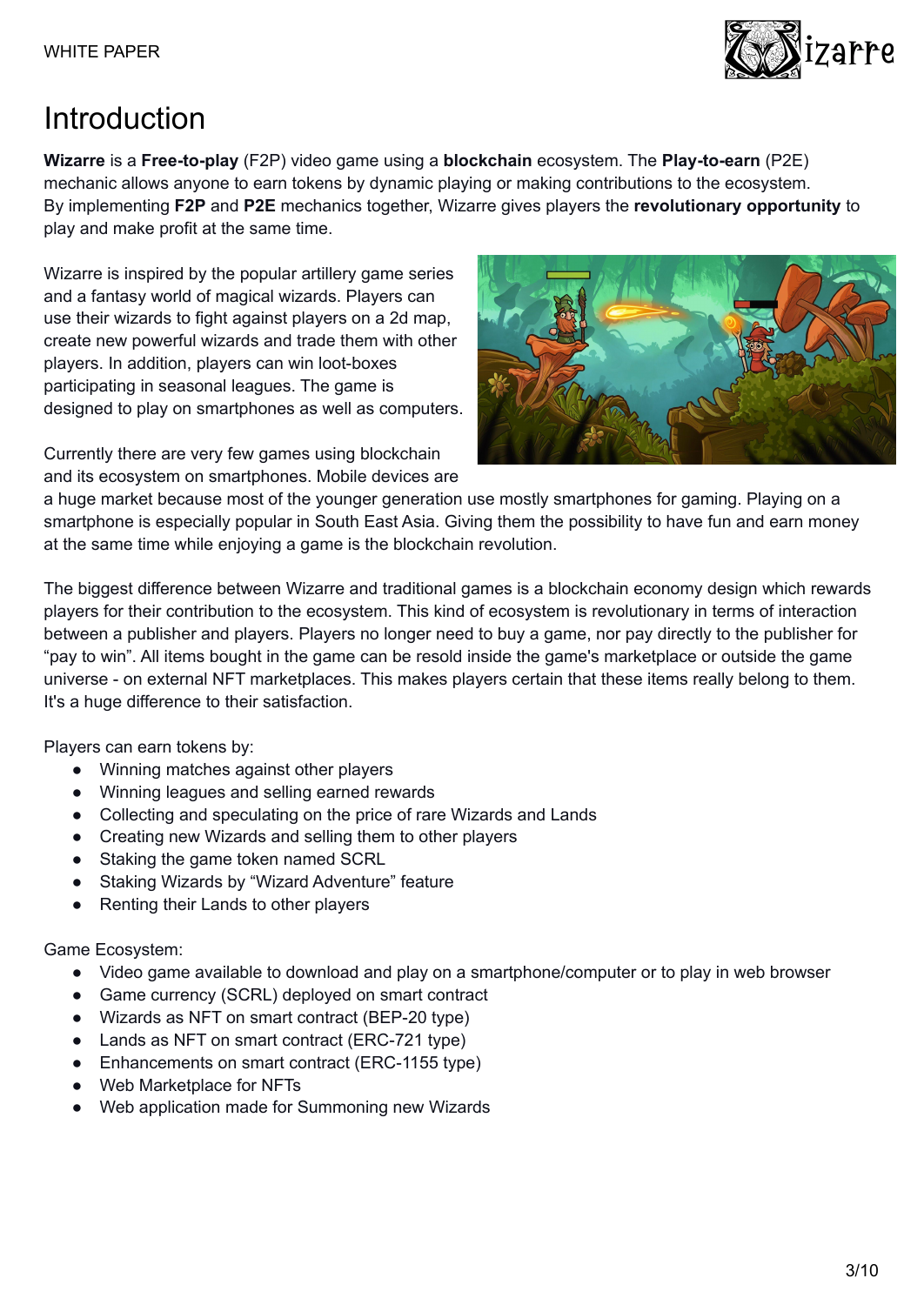

## <span id="page-3-0"></span>Free-to-play & Play-to-earn

Our goal is to make the game which is easy to start, without initial investment and allows to earn money by contributing to the game ecosystem.

With time some of Free-to-play players would like to make an investment, noticing that it's profitable in the long term.

#### **An example of the progress of 100% Free-to-play player:**

- A player starts the game using a free but non-transferable Wizard (not NFT). This Wizard has a limited amount of spells, thus it's harder to fight against standard Wizards. However, the player can challenge other newcomers on equal terms. The player plays 1v1 Wizard matches.
- By playing the game Player earns SCRL tokens and can afford to upgrade his Wizard to a standard NFT Wizard at a low price or buy a new Wizard in the game's Marketplace.
- The player buys a second Wizard and a simple Land which allows them to Summon (create) a new Wizard.
- Later, when the player has 3x NFT Wizards, can participate in leagues and tournaments. Thus, to earn more SCRL or win new Enhancements to further upgrade his Wizards.

In addition, a player can stake his SCRL on his Land or send his unused Wizards to Wizard Adventure in order to receive loot-boxes.

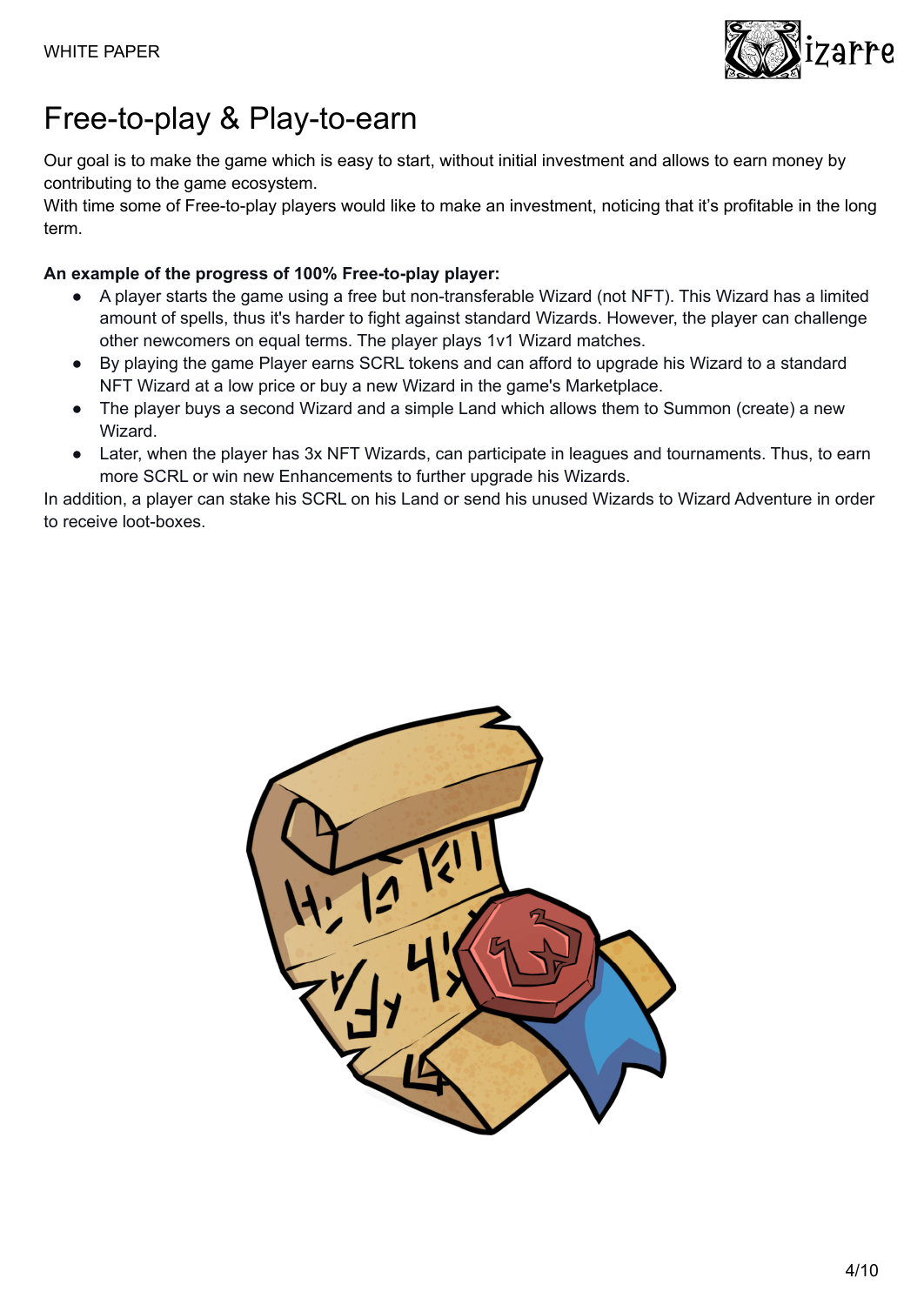# <span id="page-4-0"></span>**Tokenomics**

### <span id="page-4-1"></span>Token

The main currency in Wizarre is a blockchain-based token SCRL (BEP-20). The total amount is limited to 10,000,000,000 tokens and cannot be increased. All tokens will be minted at once at the beginning of the contract.

There is also a burn token mechanic as a part of the game's Treasury.

The token pool will be distributed between different entities. Part designated for Token Sale will be sold during Initial Dex Offering (IDO) on selected launch pads.

SCRL token can be used to:

- Summon new Wizards
- Buy Lands
- Buy/sell in a marketplace
- Stake for interest

<span id="page-4-2"></span>Token allocation & release schedule

**Total Token Supply** 10,000,000,000



| <b>Token Sale</b>       | <b>Token Allocation</b> | <b>Token Release (Cliff from TGE)</b>                                                     |
|-------------------------|-------------------------|-------------------------------------------------------------------------------------------|
| Seed Sale               |                         | 1,500,000,000 8% at TGE, 2 months cliff, 12 months linear vesting                         |
| <b>KOL</b>              |                         | 300,000,000 10% at TGE, 2 months cliff, 10 months linear vesting                          |
| <b>Public IDO</b>       |                         | 620,000,000   20% at TGE, 4 months linear vesting                                         |
|                         | 2,420,000,000           |                                                                                           |
| <b>Token Allocation</b> |                         |                                                                                           |
| <b>Token Sale</b>       |                         | 2,420,000,000 Unlocked as per token release schedule                                      |
| Ecosystem               |                         | 3,000,000,000 Strategic release to support game, coin staking and earning rewards in-game |
| Marketing and Community |                         | 1,000,000,000 Strategic release to support game                                           |
| Team                    |                         | 1,500,000,000 1 year fully locked, then linear vesting over 12 months                     |
| Advisors                |                         | 600,000,000 6 months fully locked, then linear vesting over 12 months                     |
| Liquidity (DEX and CEX) |                         | 500,000,000 Strategic release as per market demand                                        |
| Reserves                |                         | 980,000,000 Strategic release to support game                                             |
| <b>Total Supply</b>     | 10,000,000,000          |                                                                                           |

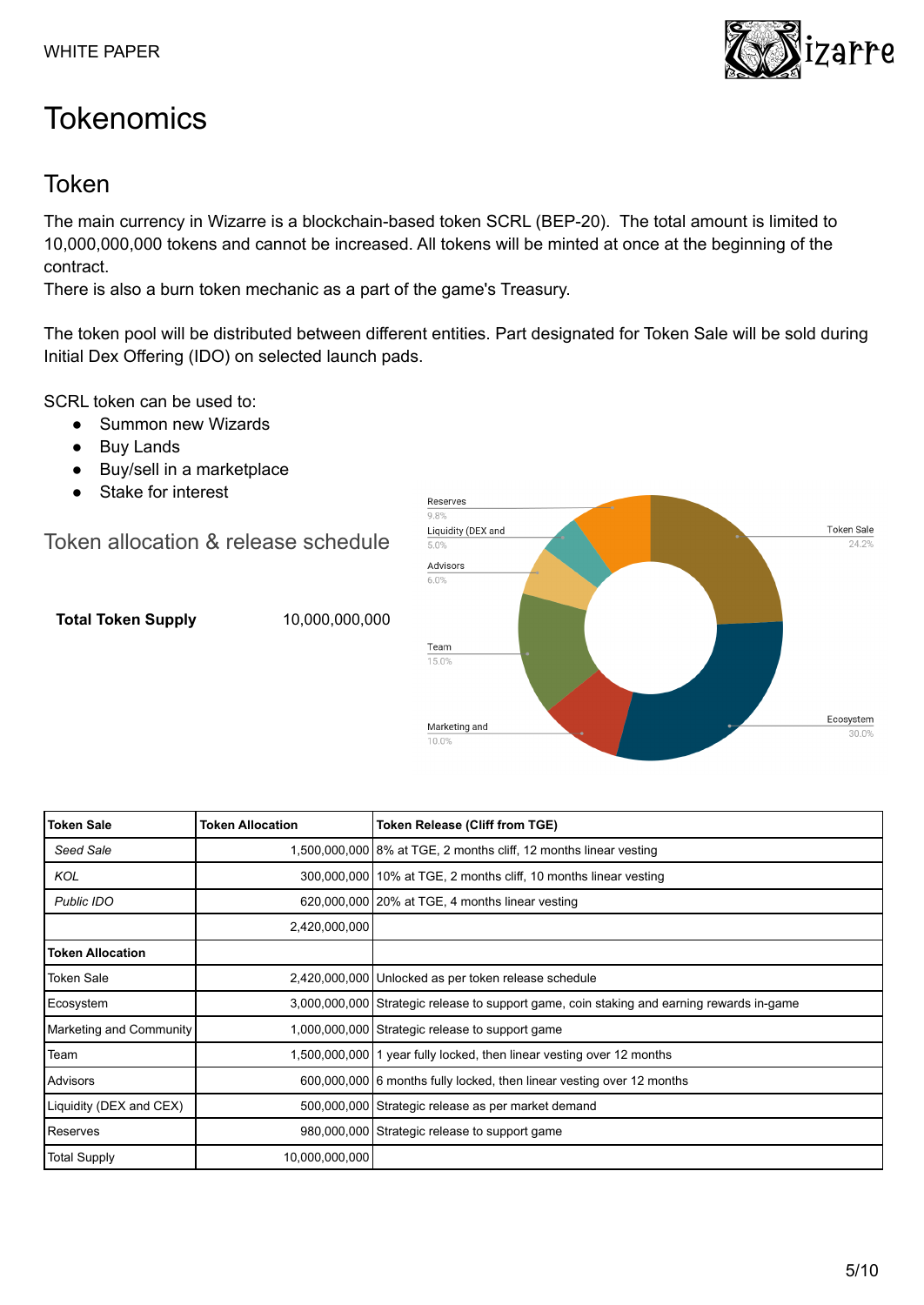

#### <span id="page-5-0"></span>Play-to-earn pool

We aim to make the game self-funding. There is a designated token allocation used for giving SCRL tokens to players for winning matches and leagues. We aim to use this pool within one year from the game release. After this time Play-to-earn rewards will be supplied from the Treasury.

#### <span id="page-5-1"></span>**Treasury**

Wizarre treasury is designed to manage the game's assets and tokens in order to bring stability to the Play-to-Earn economy. A part of the game's income will go to the Treasury to be used as the source of funding for the game's economy.

The Treasury income comes from:

- Fee for summoning new Wizards
- Land sales
- A small fee from each transaction in a marketplace
- "Wizard adventure" mechanic

Treasury funds are spent on:

- 40% covering costs of further development
- 50% returned to the community as a reward for staking and Play-to-earn
- 10 % token burn

#### <span id="page-5-2"></span>Token staking

Anybody can stake their SCRL token for passive income. Reward level depends on time staked.

In addition, there is a possibility to stake tokens on Lands. It gives the same rewards and decreases recharge period on this Land. There are thresholds of the necessary amount of token staked to decrease the time a new Wizard is needed to be ready to fight after Summoning. The minimal time of staking on Land is 7 days. For example (amount of token are subject to change over time):

| Amount of SCRL staked on Land | Decrease recharging period |
|-------------------------------|----------------------------|
| 3 0 0 0                       | 10%                        |
| 9 0 0 0                       | 20%                        |
| 20 000                        | 30%                        |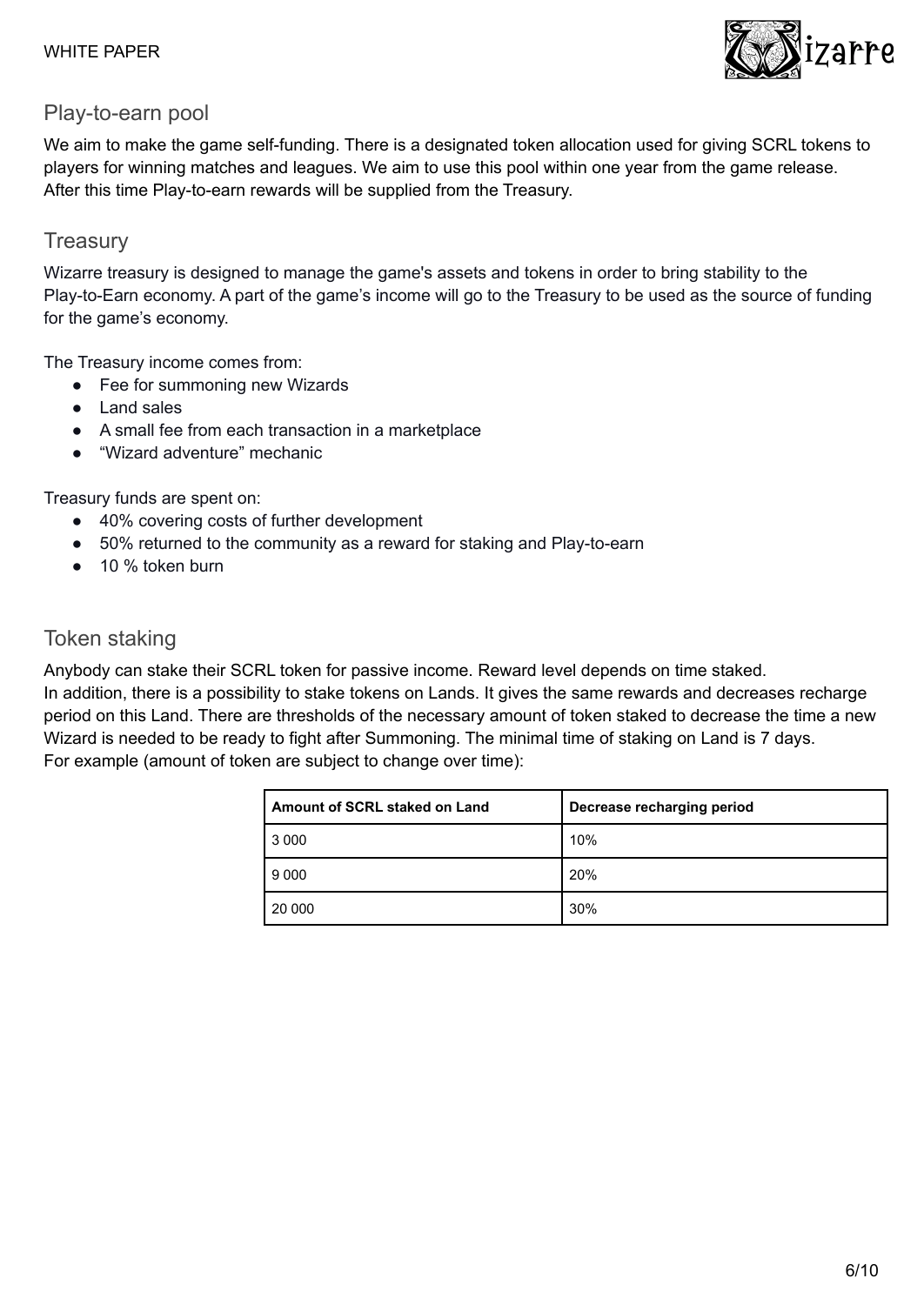

## <span id="page-6-0"></span>Wizard (NFT)

Wizards are playable characters in Wizarre and are represented as NFT (standard ERC-721) tokens. Anyone can have an unlimited amount of them. Wizards have some blockchain traits and also centralized data tied to them. Since it's blockchain NFT - it is on the player's wallet. Therefore, it can be transferred between players on the game's marketplace or on external NFT marketplaces.

They are used to fight against other players. Matches between players are in two types: using one Wizard, or three Wizards.

Wizards are made of five independent parts: wand, hat, eyes, chest and beard/hair. Each part has numerous visual variants (color, design) and increases the power of the represented element of magic. For example, Fire Chest increases damage caused by fire spells but decreases defence against water spells.

New players get one random generated non-NFT Apprentice Wizard with reduced power. It can be used to play matches with a single Wizard. Over time it can be transformed into NFT Wizard with a fee.

Wizards can be summoned by players during Ritual of [Summoning](#page-7-1).

At the game release, there will be a designated pool of Wizards. These Wizards will be distributed amongst:

- Early adopters and beta-testers
- A gift for seed sale participants
- A reward for contests and lotteries

### <span id="page-6-1"></span>Land (NFT)

Lands are blockchain-based virtual tokens NFT (standard ERC-721). Each land contains Portal and is required for Ritual of Summoning, hence it is necessary to create new Wizards.

Similarly to Wizards - Land stays on the player's wallet and can be transferred between players on the game's marketplace or on external NFT marketplaces.

Land can be used for summoning once a day. After that, Land needs to recharge before the next summoning. It takes a fixed time period, which can be decreased by staking SCRL on that Land. During recharging time Land can be transferred, but cannot be used for summoning.

Right away after summoning, a player can still perform a new summoning using another Land. There is no restriction of the amount of summoning in the time span as long as the player has a sufficient amount of Lands, Wizard and SCRL tokens.

Universe has a limited number of Lands to 25 000 units. They will be sold to players in chunks during a few Land sales. Below 50% of them are planned to be sold before the release of the game. The remaining amount will be sold during special events over the next 24 months after the game's release.

Our goal is to let every player fully experience the all game features. Therefore, most Lands are of Normal quality, which makes them affordable for casual players.

More serious gamers are more interested in Rare and Epic Land quality which gives more power to Wizards.

Lands allow players to summon new Wizards and also increase their statistics. There are three types of lands: Normal (86% of amount), Rare (12%) and Epic (2%).

There is a possibility to stake SCRL tokens on the Land, look at the Token [Staking](#page-5-2) chapter.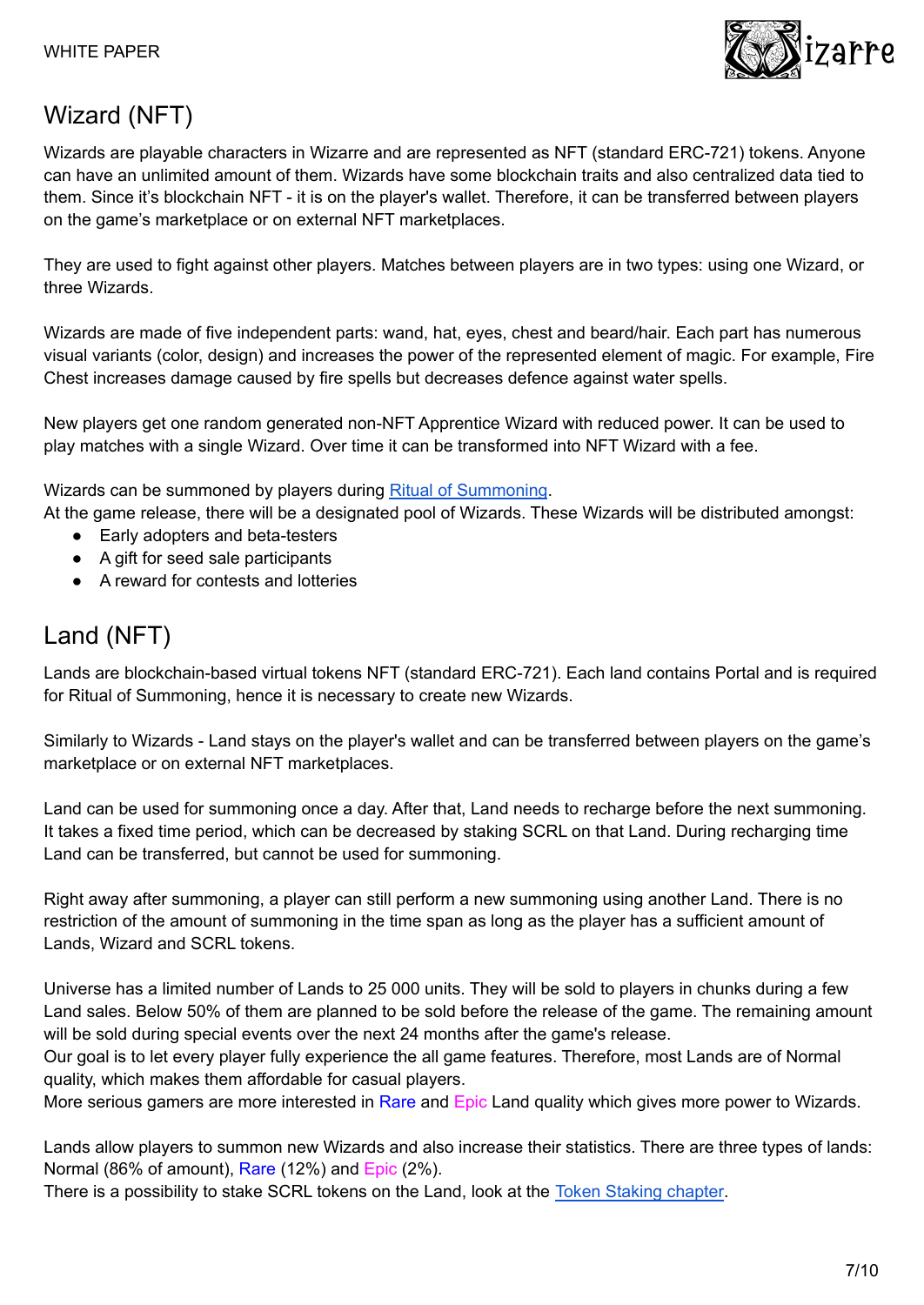

#### <span id="page-7-0"></span>Enhancements

Enhancements items are special tokens (type ERC-1150) in the game. It contains a variety of functional and decorative items. For example, items modifying Wizard design, altering Land's power, changing player's avatar etc.

These items are only possible to get in promotional contests or from loot-boxes. Similarly to other NFTs, they can be traded on the marketplace.

## <span id="page-7-1"></span>Ritual of Summoning (NFT minting)

New Wizards can be only created during **Ritual of Summoning**. Ritual requires one to choose one Land and two Wizards.

In addition, a small fee in SCRL is necessary. Once a transfer of SCRL is done a new Wizard is transferred onto the player's wallet. New Wizard randomly inherits body parts from its parents. Thus, having a unique set of statistics and skills.

A new Wizard is created immediately after summoning and can be sold or transferred to other players or used in a match. However, they have to wait until fully recover after summoning, thus to be able to participate in a new summoning.

### <span id="page-7-2"></span>Wizard Adventure (Wizard staking)

Sending Wizards on **Wizard Adventure** is a way to get passive income using your own Wizards. It helps to make use of unused or obsolete Wizards.

It's a possibility to send Wizards for adventure for a defined time. During that time these Wizards can not be used for playing games or summoning new Wizards.

Adventure requires at least 2 Wizards. The reward depends on the amount of Wizards sent and the duration of the expedition. Successful expeditions are awarded by a loot-box. Sending an expedition costs a small fee in SCRL which goes to the Treasury.

Loot-box contains random rewards including SCRL tokens, Enhancements for Wizard, etc. If the chance is above 100% it means a certain reward. In addition, it gives a chance for higher-level rewards.

Example of calculation of chance for a reward:

| <b>Expedition duration</b> | <b>Chance for Loot-box</b> |
|----------------------------|----------------------------|
| 7 days                     | $+10%$                     |
| 14 days                    | $+25%$                     |
| 30 days                    | $+70%$                     |
| 90 days                    | +300%                      |

| <b>Wizard amount</b> | <b>Chance for Loot-box</b> |
|----------------------|----------------------------|
| 2x                   | $+30%$                     |
| 3x                   | $+60%$                     |
| 4х                   | +80%                       |
| 5x                   | $+140%$                    |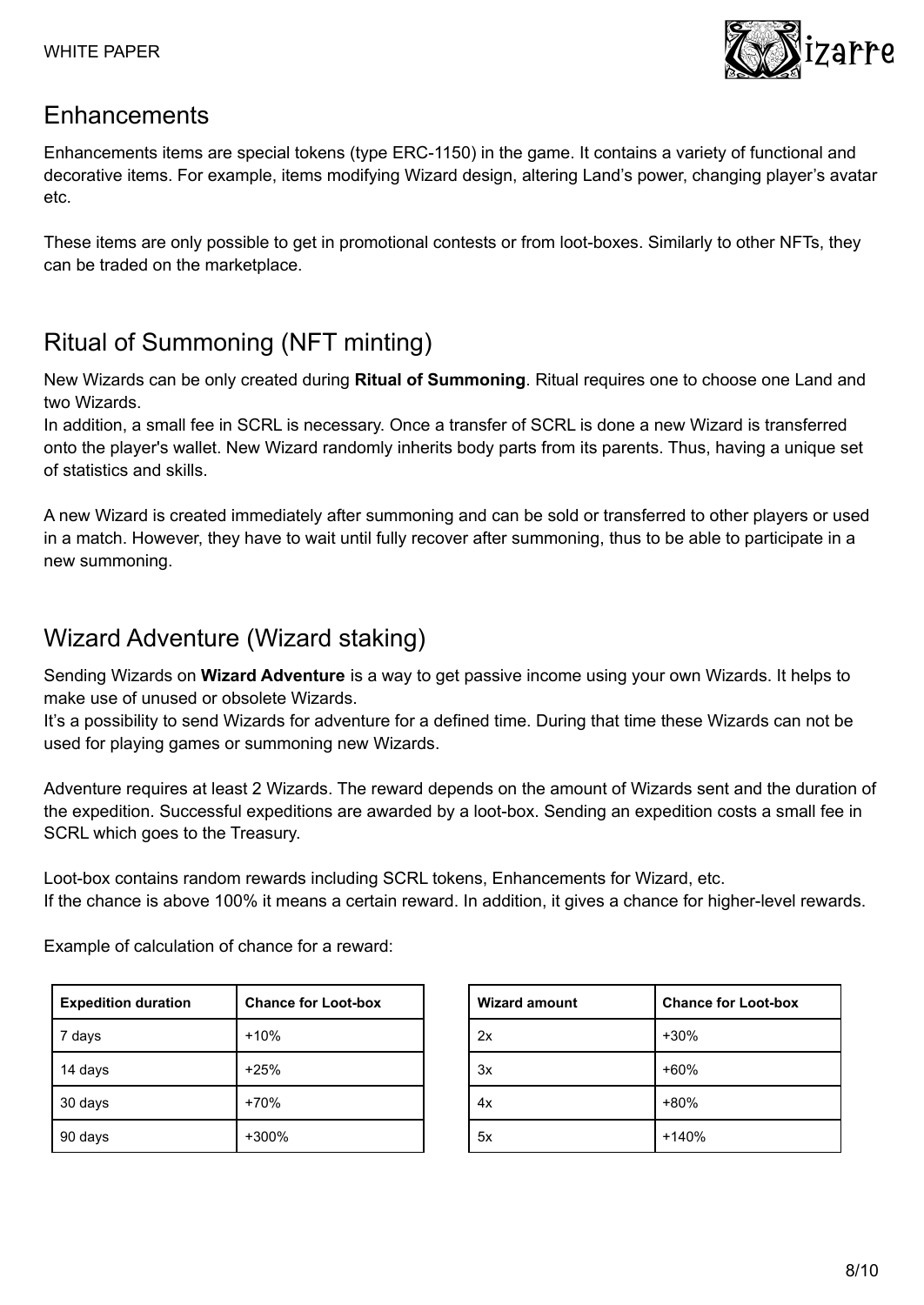

### <span id="page-8-0"></span>Rent Lands (Land passive earning)

Since there is a limited number of Lands there is a possibility to let you use your own Land to other players just for Ritual of Summoning. An owner can set a fixed fee for usage of his portal and earns it each time another player chooses his Land for summoning.

To further increase profit - the Land owner can stake SCRL on Land to reduce recharging time of Land after each summoning.

### <span id="page-8-1"></span>**Marketplace**

It's a place where players can buy or sell their Wizards, Lands and Enhancements in exchange for SCRL token.

The marketplace is based on a smart contract so all transactions are highly secure.

<span id="page-8-2"></span>All transactions are subject to a small fee which goes to the Treasury supporting the game economy.

### Money circulation

Below is a table with players grouped by interest in the game and the amount of money they can put into the ecosystem. This distinction is not ultimate but helps to understand money circulation in the game ecosystem.

|                       | <b>Casual Player</b>   | <b>Professional Player</b> | <b>Investor</b>                                                                                                  | <b>Speculator</b>                              |
|-----------------------|------------------------|----------------------------|------------------------------------------------------------------------------------------------------------------|------------------------------------------------|
| Time spend in<br>game | Moderate               | High                       | Low                                                                                                              | Nothing                                        |
| Money spend on        | <b>Wizards</b>         | Best Wizards and<br>Lands  | Lands, tokens (for<br>staking) and good<br>Wizards, All of it for<br>best terms for<br>summoning new<br>Wizards. | Lands and tokens.<br>Wizards in some<br>cases. |
| <b>Money earned</b>   | Low                    | Medium                     | High                                                                                                             | Varied - low to high                           |
| <b>Money invested</b> | Nothing to<br>moderate | Moderate to high           | High                                                                                                             | Moderate to high                               |